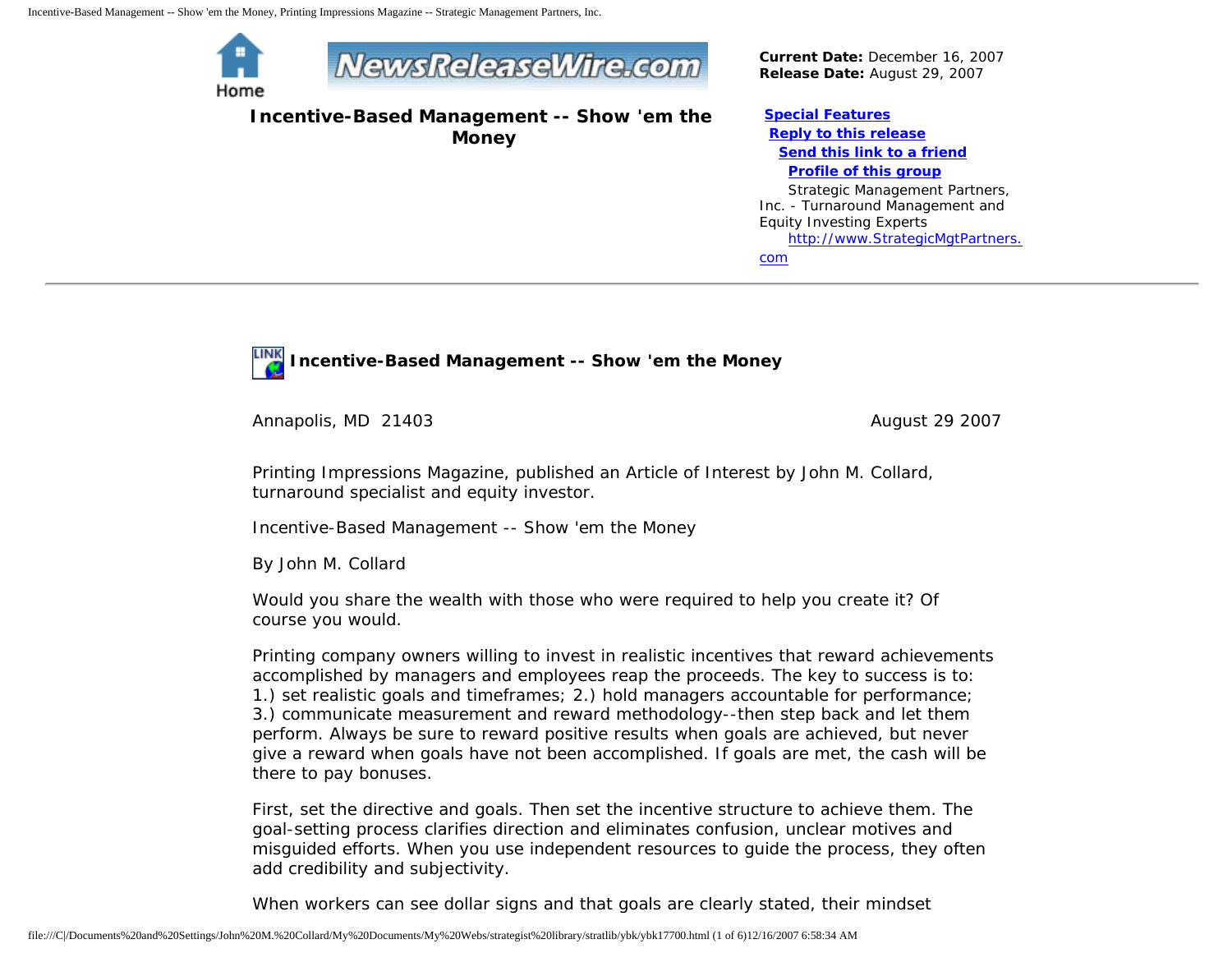changes and they become more creative. Include as many employees as possible as part of an incentive-based structure. Incentive Compensation (IC) should reward performance and teamwork, which produces results.

The ultimate goal of the motivational plan is to improve the equity value of the company. Share profits in proportion to the risks being taken. Owners accept risk when entrusting operations to the capability, judgment and decision-making of the people who work for them.

When an employee's income is based purely on performance, as it is in sales, the risk-toreward scenario is much greater than for a salaried employee. An individual working under an agreement or union contract governing work behavior and performance, by comparison, will receive less of a bonus for achieving his or her goals. If they want the rewards, they should share the risk.

Develop an incentive pool based on the amount of Gross Margin (G/Mgn) and distribute bonuses to the team based on a weighted average. When the company does well, G/Mgn improves, thereby increasing the size of the bonus pool, and IC is greater. Tie the incentive at budget to a percent of salary to help the weighing average calculation. Managers will have to control several components to achieve results without losing sight of the end goal.

Pay management incentive compensation based 50 percent upon which the employee is directly responsible, 30 percent on how their performance impacts other key departments (i.e.. how sales can improve production throughput) and 20 percent on their ability to improve equity value or other elements within their control. The intent is to measure performance and, as importantly, cooperation between departments and personnel.

Structure a bonus payment scale in accordance with 'Worst', 'Likely', or 'Best' scenarios. In 'Worst' case, few bonuses should be paid because goals were not met. In 'Likely' case, pay 40 percent to 60 percent of the full bonus rate. In 'Best' case, pay maximum bonus rates. The scale is clearly weighted toward higher bonus for greater performance.

Distributions should be on a year-to-date (YTD) calculation, paid quarterly. So the company doesn't take all of the risk, pay two-thirds of the YTD bonus at the end of the first quarter, 75 percent at the end of the second, 85 percent at the end of the third and the remainder at the end of the year. This reserve within the company will avoid early payout for exceptional results, without sufficient catchup period if these results don't continue.

Employees can share in the rewards as they occur rather than waiting until year end--an added incentive.

Direct your general manager to guide the value of the company in terms that an investor or potential purchaser would use to measure the printing operation. The real entity value is based on market value of assets, their ability to produce economic value, the ability of the management team to produce cash and profits on a recurring basis, and on the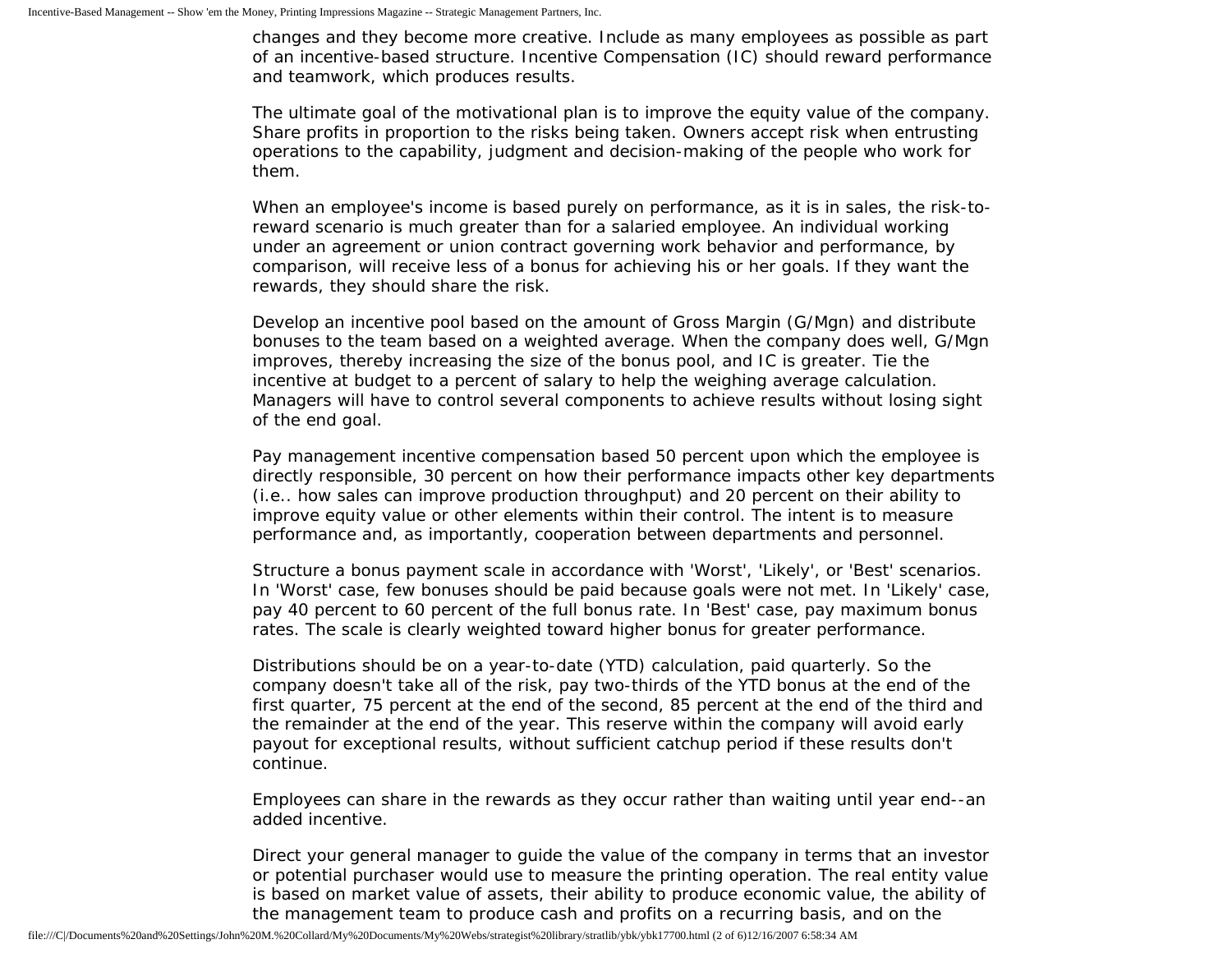ability of the company to produce quality products and maintain customers on a consistent basis.

The general manager will drive volume and throughput well beyond breakeven levels, and will support their managers to achieve results. If all managers make their goals, the GM will make his/her goals because the equity value will increase.

Emphasize interdepartmental coordination. Sales can support production by seeking jobs that fit the plant with flexible delivery schedules, if needed. Production can support sales by over-recovering rates and delivering quality products on time and under budget. Pricing/estimating can support the whole process by improving the win ratio of jobs bid, and by leveling the load to stabilize throughput, thus driving volume. If workflow through the plant is level, then overhead as a percentage of sales is reduced, producing greater profits or more competitive rates.

Put salespeople on a tiered commission structure to reward them for new customers and value-added sales. Reward a higher commission percentage for jobs from customers added in their first year with the company, and on a declining scale thereafter. Put customer service on an incentive override above salary to drive revenue growth and retention from existing customers.

The best measure of plant throughput is hours worked vs. hours billed, those on all the time cards compared to invoiced to customers. The closer this ratio is to a 1:1 relationship--the better the productivity, the throughput and the profitability. When they go over on one job, they will be incentivized to go under on another to balance the overall ratio for the period.

The whole concept of 1:1 accountability will bring out issues regarding accuracy of estimating standards, justifying department costs, scheduling inequities, flexibility and the need for volume. It will rebalance the rates and force flex scheduling to meet throughput demands.

Murphy created his laws for a reason; things do go wrong. When there is flexibility in delivery time, and you avoid 'just-in-time' preparation, you drive profitability. The ability to slot another job into production while problems are resolved will maximize yield and eliminate standing around an idle printing press.

Incentive-based management is a catalyst toward improving direction and value creation.

Reference:

[Library: Incentive-Based Management -- Show 'em the Money](http://members.aol.com/stratlib3/piibmf.html) 

[www.StrategistLibrary.com](http://www.strategistlibrary.com/)

[www.StrategicMgtPartners.com](http://www.strategicmgtpartners.com/)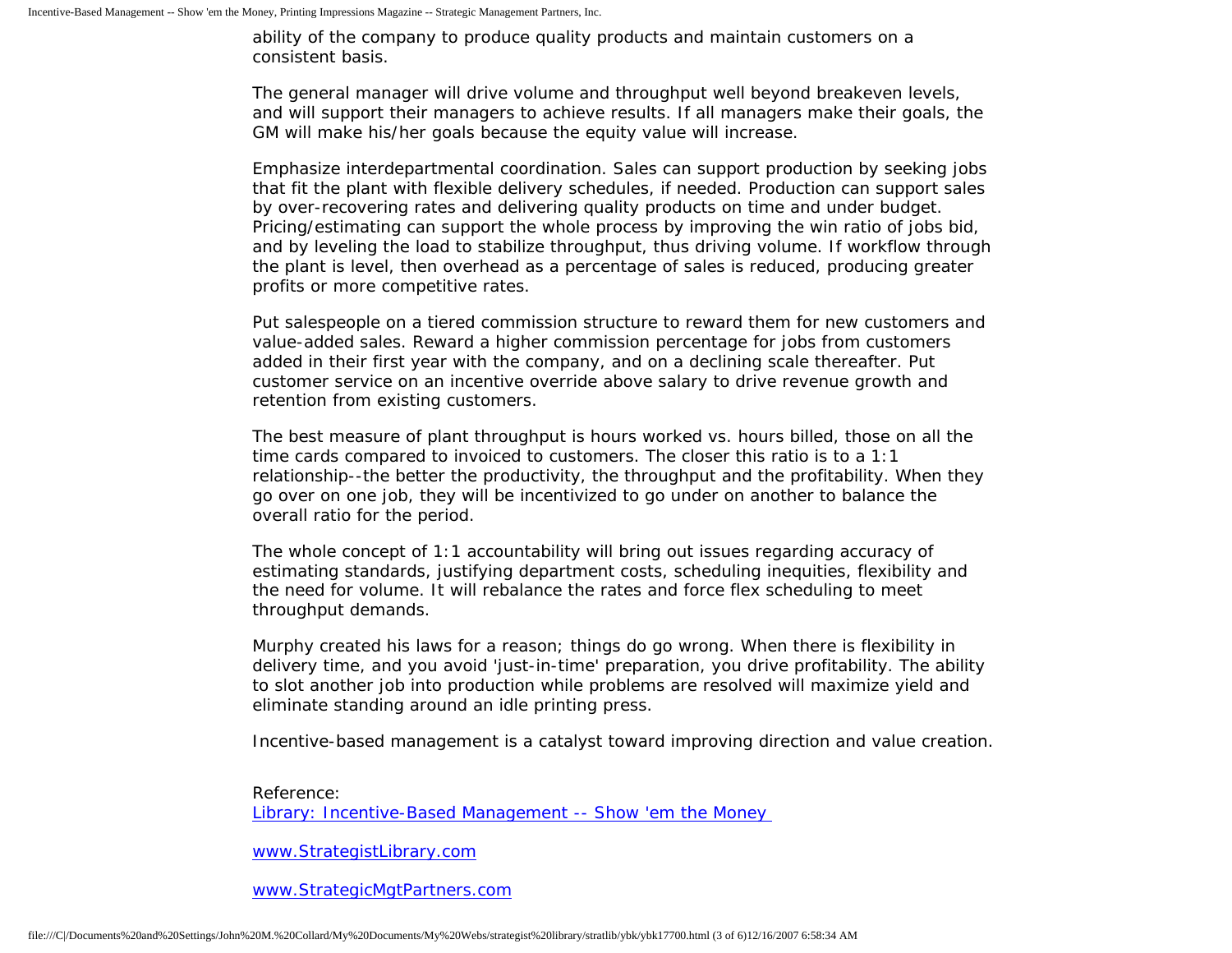About Collard

John M. Collard, is Chairman of Annapolis, Maryland-based Strategic Management Partners, Inc. (410-263-9100, www.StrategicMgtPartners.com), a nationally recognized turnaround management firm specializing in interim executive leadership, asset recovery, and investing in underperforming companies. He is Past Chairman of the Turnaround Management Association, a Certified Turnaround Professional, and brings 35 years senior operating leadership, \$85M asset recovery, 40+ transactions worth \$780M+, and \$80M fund management expertise to run troubled companies, and advise company boards, litigators, institutional and private equity investors.

[www.StrategicMgtPartners.com](http://www.strategicmgtpartners.com/)

John M. Collard (John@StrategicMgtPartners.com) Chairman Strategic Management Partners, Inc. 522 Horn Point Drive Annapolis, MD 21403 Phone : 410-263-9100 Fax : 410-263-6094

[www.StrategicMgtPartners.com](http://www.strategicmgtpartners.com/)

More Information [Library: Incentive-Based Management -- Show 'em the Money](http://members.aol.com/stratlib3/piibmf.html)

[Contact John M. Collard](http://www.expertclick.com/expertClick/contact/default.cfm?Action=ContactExpert&GroupID=1016) 囸

[Ask a question with InterviewNetS](http://www.expertclick.com/expertClick/contact/default.cfm?GroupID=1016)M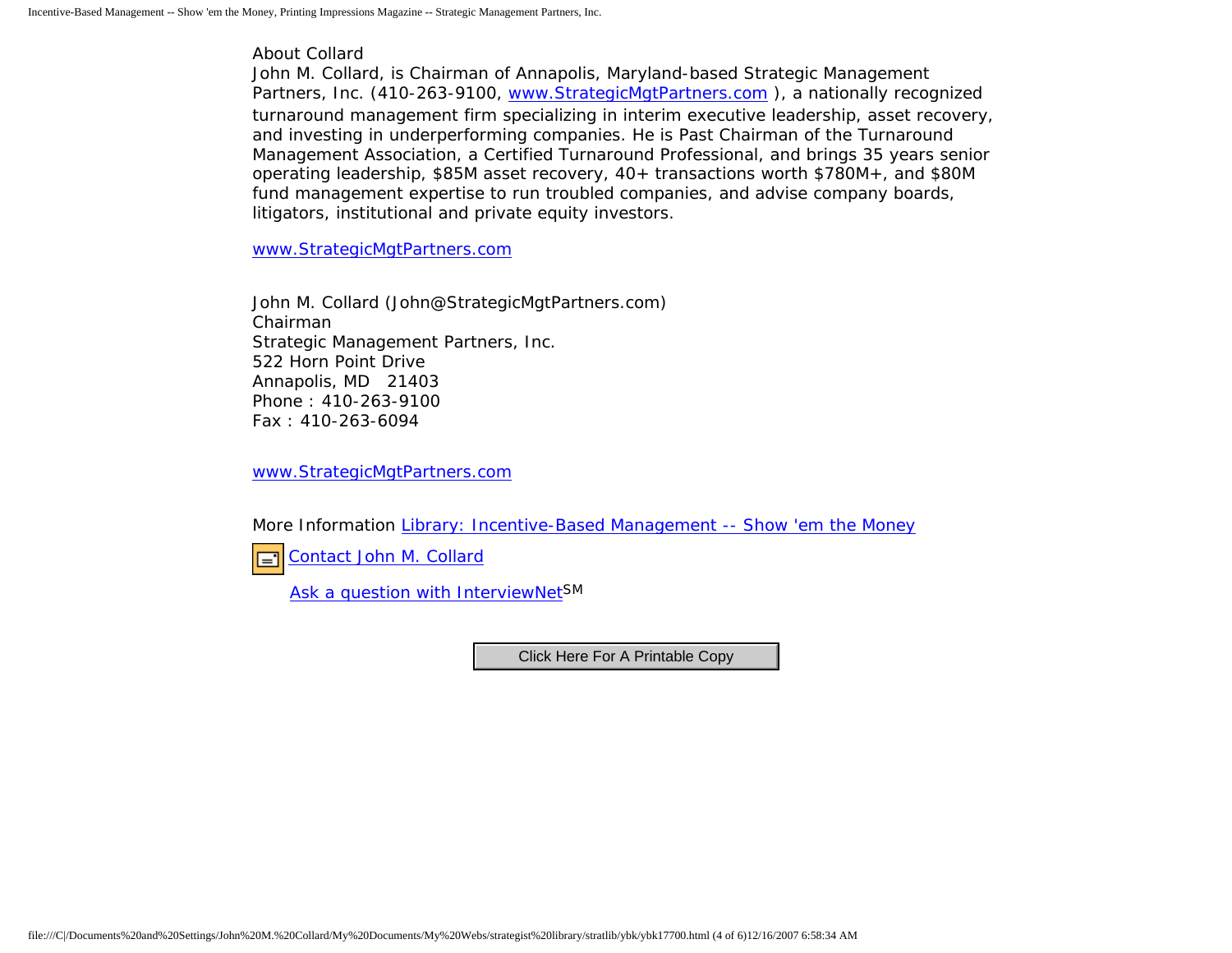|     | Other experts on these topics:   |
|-----|----------------------------------|
| 1.  | <b>Management</b>                |
| 2.  | Leadership                       |
| 3.  | <b>Planning</b>                  |
| 4.  | <b>Invest</b>                    |
| 5.  | <b>Strategy</b>                  |
| 6.  | <b>Small Business</b>            |
| 7.  | <b>Strategic Planning</b>        |
| 8.  | <b>Advisor</b>                   |
| 9.  | <b>Valuation</b>                 |
| 10. | <b>Transition</b>                |
| 11. | <b>Value</b>                     |
| 12. | <b>Bankruptcy</b>                |
| 13. | <b>Crisis Management</b>         |
| 14. | <b>Governance</b>                |
| 15. | <b>Investment Management</b>     |
| 16. | <b>CEO Effectiveness</b>         |
| 17. | <b>Executive Leadership</b>      |
| 18. | <b>Turnaround</b>                |
| 19. | <b>Corporate Change</b>          |
| 20. | <b>Ethical Issues/Management</b> |
| 21. | <b>Startup</b>                   |
| 22. | <b>Corporate Restructuring</b>   |
| 23. | <b>Executive Transition</b>      |
| 24. | <b>Turnaround Management</b>     |
| 25. | <b>Venture Capital</b>           |
| 26. | <b>Asset Recovery</b>            |
|     |                                  |

**27. [Corporate Renewal](http://www.expertclick.com/search/default.cfm?SearchCriteria=Corporate Renewal)**